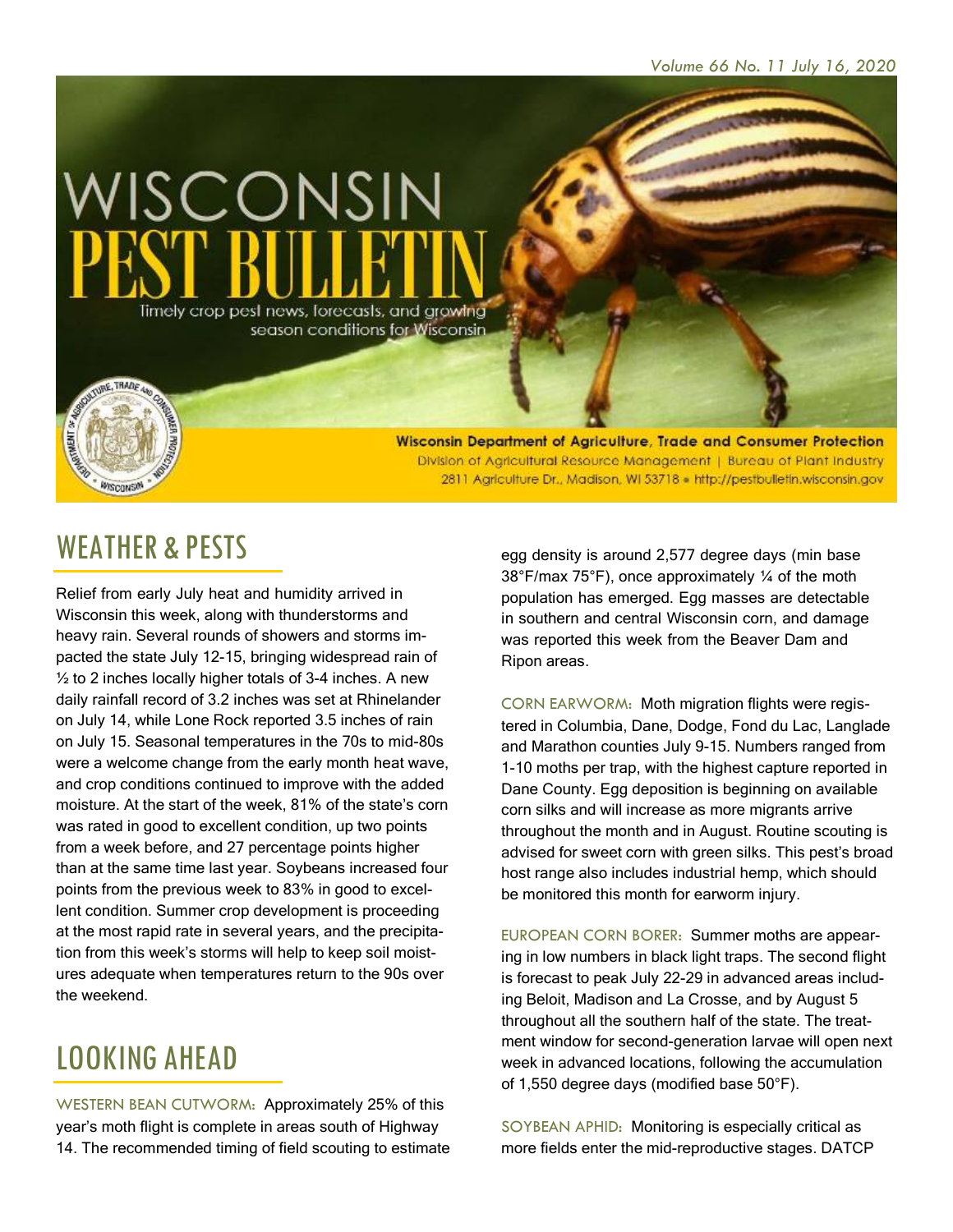surveys indicate average densities are mostly low at fewer than 39 aphids per plant, but aphid pressure usually intensifies in late July and individual fields could require treatment by August. Control is not recommended until soybean fields have been thoroughly sampled to determine if the established threshold of 250 aphids per plant on 80% of the plants has been exceeded.

JAPANESE BEETLE: Reports suggest that significant damage is occurring in many apple orchards, nurseries and vineyards. Continued weekly scouting is advised for apples, corn, grapes, soybeans, and all other susceptible crops, as long as the beetles are present.



Japanese beetles

**Krista Hamilton DATCP** 

# FORAGES & GRAINS

POTATO LEAFHOPPER: Surveys indicate leafhopper pressure on second and third-crop alfalfa is generally moderate. Of the 56 fields sampled July 1-15 across the southern half of the state, 80% had below-threshold counts of less than 2.0 leafhoppers per sweep. The 20% of fields with economic averages of 2.0-3.3 leafhoppers per sweep were in Grant, Green, Iowa, Richland, Rock, Sauk and Vernon counties.

JAPANESE BEETLE: Adults are common in alfalfa sweep net collections, with counts typically averaging 0.1-0.2 per sweep (10-20 per 100 sweeps). The prevalence of beetles signals that the annual emergence of Japanese beetles is increasing and egg laying has intensified.

PLANT BUG: Counts of alfalfa, four-lined and tarnished plant bugs averaged 0.5 per sweep, which is very low in comparison to the 5.0 plant bug per sweep threshold.

# DEGREE DAYSJANUARY 1- JULY 15

| <b>LOCATION</b>                                          | 50°F                         | 2019                         | <b>NORM</b>          | $40°$ F                      |  |  |  |  |  |
|----------------------------------------------------------|------------------------------|------------------------------|----------------------|------------------------------|--|--|--|--|--|
| Dubuque, IA                                              | 1570                         | 1484                         | 1444                 | 2556                         |  |  |  |  |  |
| Lone Rock                                                | 1412                         | 1343                         |                      | 2355                         |  |  |  |  |  |
| <b>Beloit</b><br>Sullivan<br>Madison<br>Juneau           | 1481<br>1350<br>1437<br>1282 | 1368<br>1239<br>1337<br>1178 | 1461<br>1370<br>1391 | 2446<br>2266<br>2377<br>2160 |  |  |  |  |  |
| Racine                                                   | 1258                         | 1091                         | 1260                 | 2159                         |  |  |  |  |  |
| Waukesha                                                 | 1334                         | 1196                         |                      | 2235                         |  |  |  |  |  |
| Milwaukee                                                | 1288                         | 1126                         |                      | 2183                         |  |  |  |  |  |
| Hartford                                                 | 1248                         | 1155                         |                      | 2118                         |  |  |  |  |  |
| Appleton                                                 | 1300                         | 1130                         | 1215                 | 2159                         |  |  |  |  |  |
| Green Bay                                                | 1253                         | 1093                         |                      | 2089                         |  |  |  |  |  |
| <b>Big Flats</b><br>Hancock<br>Port Edwards              | 1293<br>1224<br>1245         | 1154<br>1100<br>1102         | 1351<br>1317         | 2173<br>2077<br>2102         |  |  |  |  |  |
| La Crosse                                                | 1431                         | 1288                         | 1525                 | 2364                         |  |  |  |  |  |
| Eau Claire                                               | 1431                         | 1222                         | 1365                 | 2339                         |  |  |  |  |  |
| Cumberland                                               | 1137                         | 1030                         | 1260                 | 1943                         |  |  |  |  |  |
| Bayfield                                                 | 1042                         | 848                          |                      | 1798                         |  |  |  |  |  |
| Wausau                                                   | 1078                         | 959                          | 1230                 | 1875                         |  |  |  |  |  |
| Medford                                                  | 1055                         | 950                          | 1120                 | 1853                         |  |  |  |  |  |
| Crivitz                                                  | 1166                         | 1027                         | 966                  | 1955                         |  |  |  |  |  |
| Crandon                                                  | 1049                         | 947                          |                      | 1806                         |  |  |  |  |  |
| Mathod: Modified R50: Modified R40 as of January 1, 2020 |                              |                              |                      |                              |  |  |  |  |  |

*Method: Modified B50; Modified B40 as of January 1, 2020. NORMALS based on 30-year average daily temps, 1981-2010.*

The week's highest count of 1.6 per sweep was noted in Dane County.

PEA APHID: Pressure has declined to low levels in most central and southern Wisconsin alfalfa fields (< 3 per sweep), while populations in the east-central remain very high. A regional average of 15 aphids per sweep was recorded late last week in Brown, Calumet, Fond du Lac, Kewaunee, Manitowoc, Outagamie, Sheboygan, Winnebago counties. A few individual fields had extremely high averages of 25-30 aphids per sweep. Routine scouting is recommended for eastern Wisconsin alfalfa until the second crop is harvested.

GRASSHOPPER: Mid-season grasshopper activity is escalating in alfalfa and other crops. Defoliation has become pronounced along field margins since mid-July. Grasshopper damage to forage crops can be serious at this time of year, especially in new alfalfa seedings and when dry weather slows plant regrowth after harvest. Chemical intervention is not necessary unless populations reach 20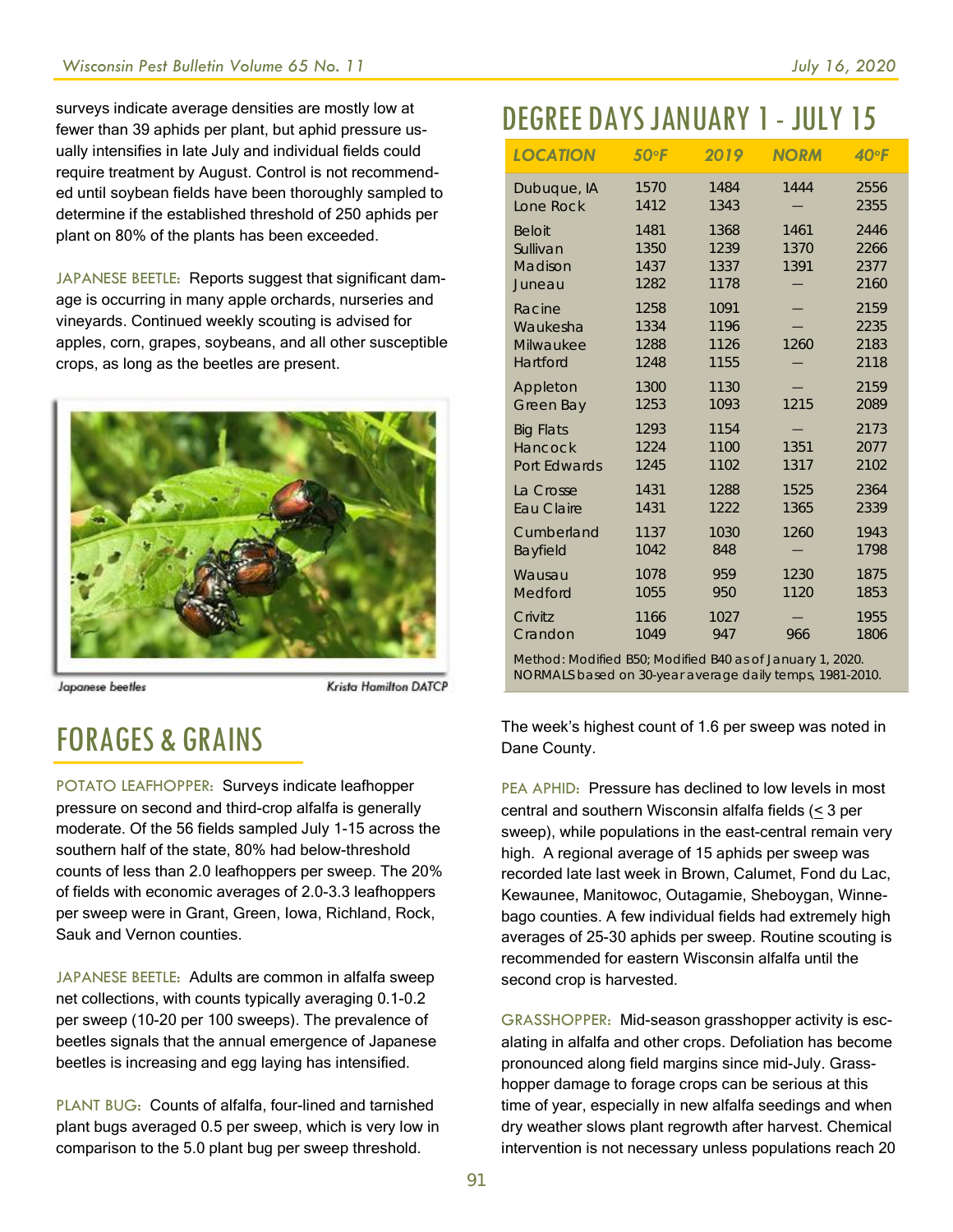grasshoppers per square yard at the margins or eight per square yard within an alfalfa field.

#### **CORN**

WESTERN BEAN CUTWORM: Moth emergence accelerated this week, and 25% of the annual flight should now be complete in the counties from Grant east to Dane and north to La Crosse. The DATCP network of pheromone traps registered a total of 113 moths from July 9-15, compared to only four moths during the previous week. The current state cumulative count is 117 moths in 58 traps. Scouting to estimate egg density is recommended at this time. If 5% or more of plants are infested and control is warranted, the most effective timing for insecticide treatment is at 90-95% tassel emergence.

Western Bean Cutworm Moth Counts 2020



JAPANESE BEETLE: Beetles are prevalent in low to moderate numbers in corn. DATCP surveys indicate that counts range from 1-40 beetles per 100 plants and are still below the economic threshold of three or more beetles per ear, when silks are being clipped to ½ inch during pollination. Infestations are generally limited to the field margins. Beetles are expected to grow more numerous and damaging as silks become more widely available.

Scouting several areas in the field interior, in addition to field edges where beetles are usually concentrated, is suggested for corn that has reached the silking stage.

CORN EARWORM: Migrants arrived in the state for the second week. Pheromone traps captured 33 moths July 9-15, an increase from four moths the week before. Although the total monthly count of 37 moths at 9 of 16 pheromone trap locations signals a relatively low risk of earworm problems as of mid-July, routine scouting of silking cornfields is suggested. Trapping network participants are reminded to replace lures on a weekly basis.



Corn earworm larva

Krista Hamilton DATCP

EUROPEAN CORN BORER: Surveys of corn found no significant infestations. All 30 fields sampled had infestations affecting fewer than 10% of plants. The treatment window for the second-generation larvae will open next week near Beloit, La Crosse and Madison with the accumulation of 1,550 degree days (modified base 50°F). This window extends longer than the first-generation window and will remain open until 2,100 degree days have been reached.

#### **SOYBEANS**

SOYBEAN APHID: Colonies are increasing in R2-R4 soybeans. The highest average count in the fields sampled this week was 39 aphids per plant in Green County, although most fields (83%) still had counts below 10 per plant. As a reminder, aphid densities typically peak in Wisconsin as soybeans reach the mid reproductive stages of growth (R3-R5). Insecticide treatment is warranted only if populations reach 250 aphids per plant on 80% of the plants throughout the field.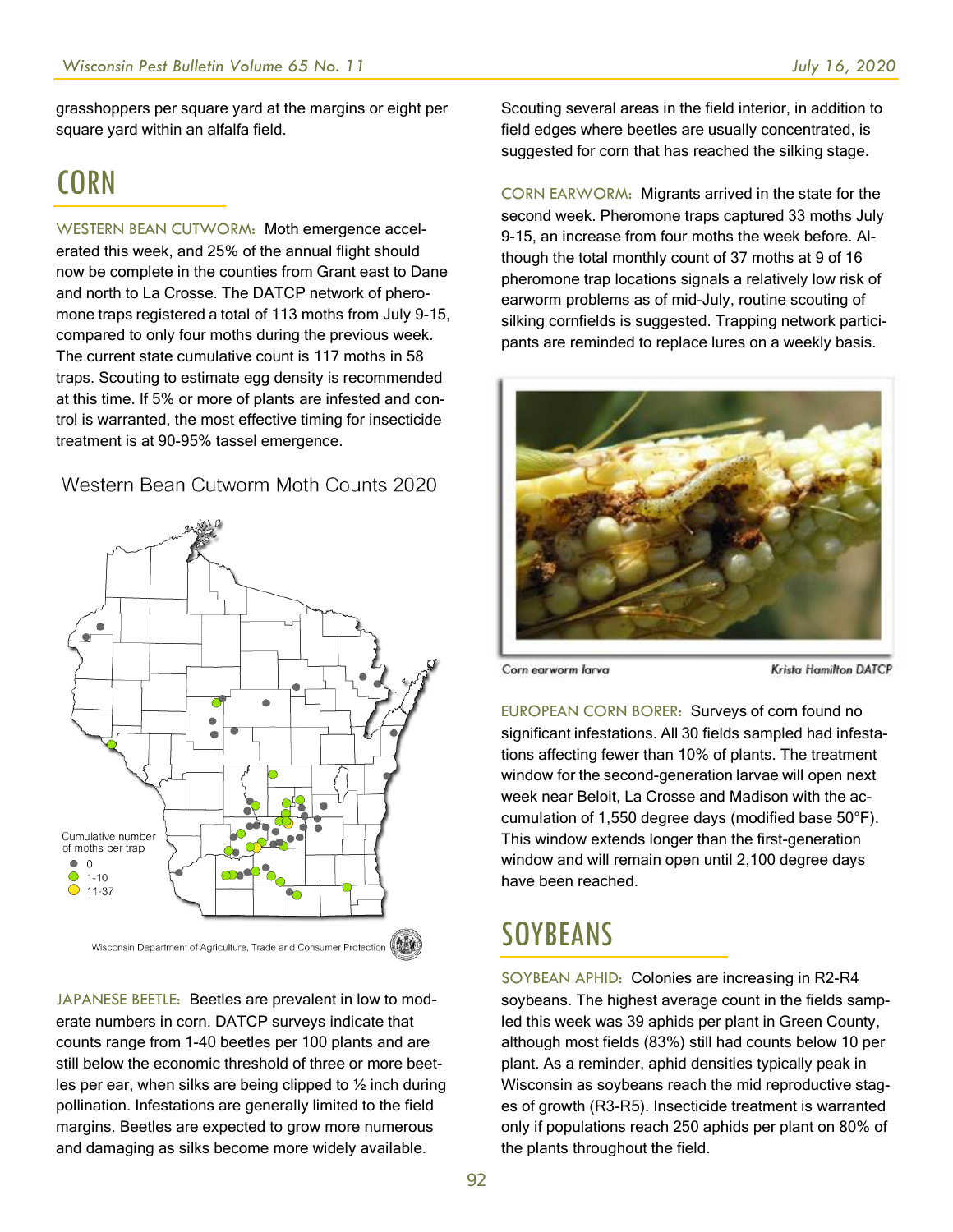JAPANESE BEETLE: This pest continues to cause light to moderate defoliation (5-10%) of soybeans along field margins. Infestations were noted in 13 of the 15 counties surveyed since July 1, with Portage and Waushara being the exceptions. The economic threshold for Japanese beetle and other leaf feeding soybean pests decreases to 20% defoliation between bloom and pod fill. Targeted spot treatment should be adequate to control beetles in fields where severe leaf feeding injury is confined to the perimeter areas.



Japanese beetle soybean leaf skeletonization Krista Hamilton DATCP

GREEN CLOVERWORM: Larvae can be found in low numbers in most soybean fields. Defoliation attributed to this caterpillar and other leaf feeding pests has not surpassed the 20% threshold for reproductive soybeans in any field surveyed this month. Green cloverworm larvae are present in Wisconsin soybeans every season, though high populations are uncommon. The last serious cloverworm outbreaks occurred in 2010.



Green cloverworm larva

**Krista Hamilton DATCP** 

REDHEADED FLEA BEETLE: Significant numbers of beetles were observed in Columbia, La Crosse, Sauk and Trempealeau County soybeans, where they were causing light defoliation. Although this species is not considered a major threat to field crops, the prevalence of beetles during recent surveys suggest that fruits, vegetables and nursery plants could be at risk of damage and should be monitored for flea beetle activity.

## FRUITS

APPLE MAGGOT: Emergence is variable but generally increased this week in Wisconsin orchards. Captures were reported from nine of 24 monitoring sites, with a weekly high count of 12 flies on an unbaited yellow board in Marathon County. Growers should reapply sticky coating to traps and maintain apple maggot controls as long as counts exceed the established economic thresholds of one fly per trap per week on unbaited traps or five flies per trap per week on baited traps.



Apple maggot fly

Hannes Schuler news rice edu

POTATO LEAFHOPPER: Pressure is reportedly high in some orchards. One- to two-year-old, non-bearing apple trees are most susceptible to leafhopper feeding and should be monitored for leaf curling and yellowing caused by the adults and nymphs. Treatment is justified at levels of one or more nymphs per leaf when symptoms are evident.

CODLING MOTH: Some apple orchards are beyond the summer biofix and treatments targeting second-generation larvae have started. Pheromone trap counts at this time can indicate the effectiveness of first-generation control or highlight deficiencies in the current codling moth man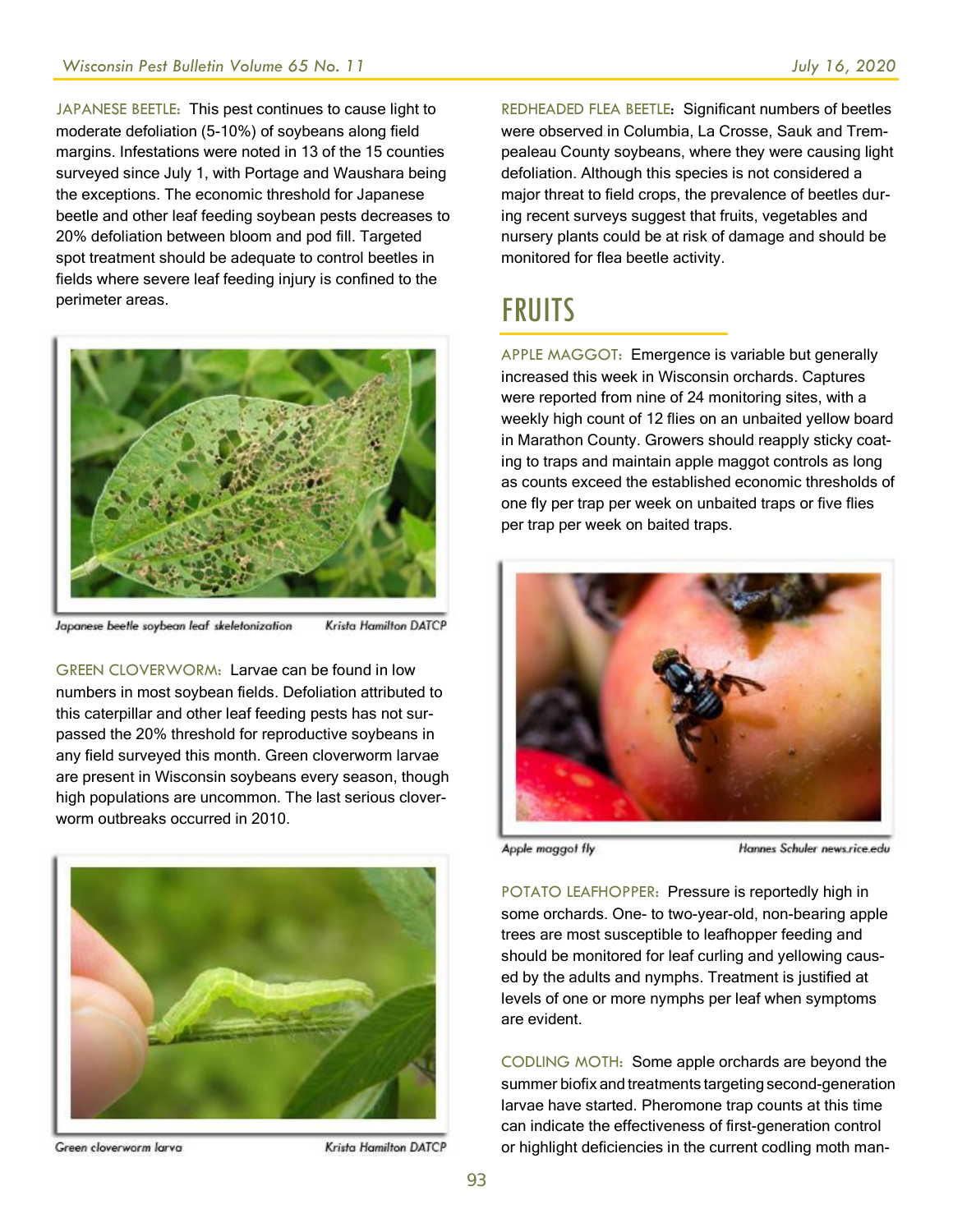agement program. If using organophosphates (Imidan) for control of the summer generation, growers should replace trap liners before an application to monitor the efficacy of the material. Moth counts that do not decline to zero or near-zero following treatment suggest resistance issues have developed and the use of organophosphate material should be discontinued.

OBLIQUEBANDED LEAFROLLER: Larvae are primarily in the late instars in the southern and western counties. Beyond the first and second instars, this leafroller becomes increasingly difficult to control and much of its feeding damage has already occurred. Emergence of the summer brood of moths is anticipated by August.



Obliquebanded leafroller larva

**Krista Hamilton DATCP** 

SPOTTED TENTIFORM LEAFMINER: The second flight has peaked in most cooperating orchards and sapfeeder larvae are reappearing. The economic threshold for the third and final generation increases to five mines per leaf.

SPOTTED WING DROSOPHILA: Infestations of small fruits are intensifying, and damage has been reported on some fruit farms and in community gardens. Cultural management practices are particularly important for reducing SWD infestation and population buildup at this time. Netted exclusion of the plant canopy, sanitation and orchard/berry floor management, and cooling fruit to 34-38°F immediately after harvest are advised.

Chemical control of SWD is intensive and involves insecticide applications at the onset of adult activity to prevent adult egg laying, short intervals between sprays, and insecticide rotation. For organic operations, the OMRI-approved insecticides PyGanic and Entrust are available. A list of insecticide options for conventional

small fruit growers can be found on the UW-Madison SWD website: [http://labs.russell.wisc.edu/swd/manage](http://labs.russell.wisc.edu/swd/manage%20ment-2/)  [ment-2/.](http://labs.russell.wisc.edu/swd/manage%20ment-2/)

SAN JOSE SCALE: First-generation crawlers have settled and the "white cap" scales are evident on fruits. Apple growers who did not tape scaffold branches earlier this season to monitor the crawlers should scout for SJS next week and mark problem areas for more intense scouting when the second generation appears in August.

STINK BUG: Surveys in field crops suggest that activity is escalating and stink bugs are likely to start invading orchards in greater numbers. Growers can begin inspecting fruits in the week ahead for dimples or dark, irregular circular depressions typical of stink bug feeding, and should flag sites with multiple depressions on the same fruit or tree. Damage is often limited to specific areas in the orchard and depending on the distribution of the population, spot treatment may be effective.



Brown marmorated stink bug nymph on raspberry **Ric Bessin UK** 

JAPANESE BEETLE: Apple orchards in southern and western Wisconsin are reporting a marked increase in beetle pressure in the last two weeks. Management options for Japanese beetle are limited and should factor in apple maggot (AM) and second-generation codling moth (CM) control.

Generic imidacloprid, Assail (acetamiprid) and neem products will work as an antifeedant and repellent when applied at first sign of beetle presence in a block. Assail (acetamiprid) controls Japanese beetle, apple maggot (AM) and codling moth (CM), but not summer leafrollers. Imidacloprid products (Admire Pro, Montana, and Wrangler) in a tank mix with a spinosad or diamide insecticide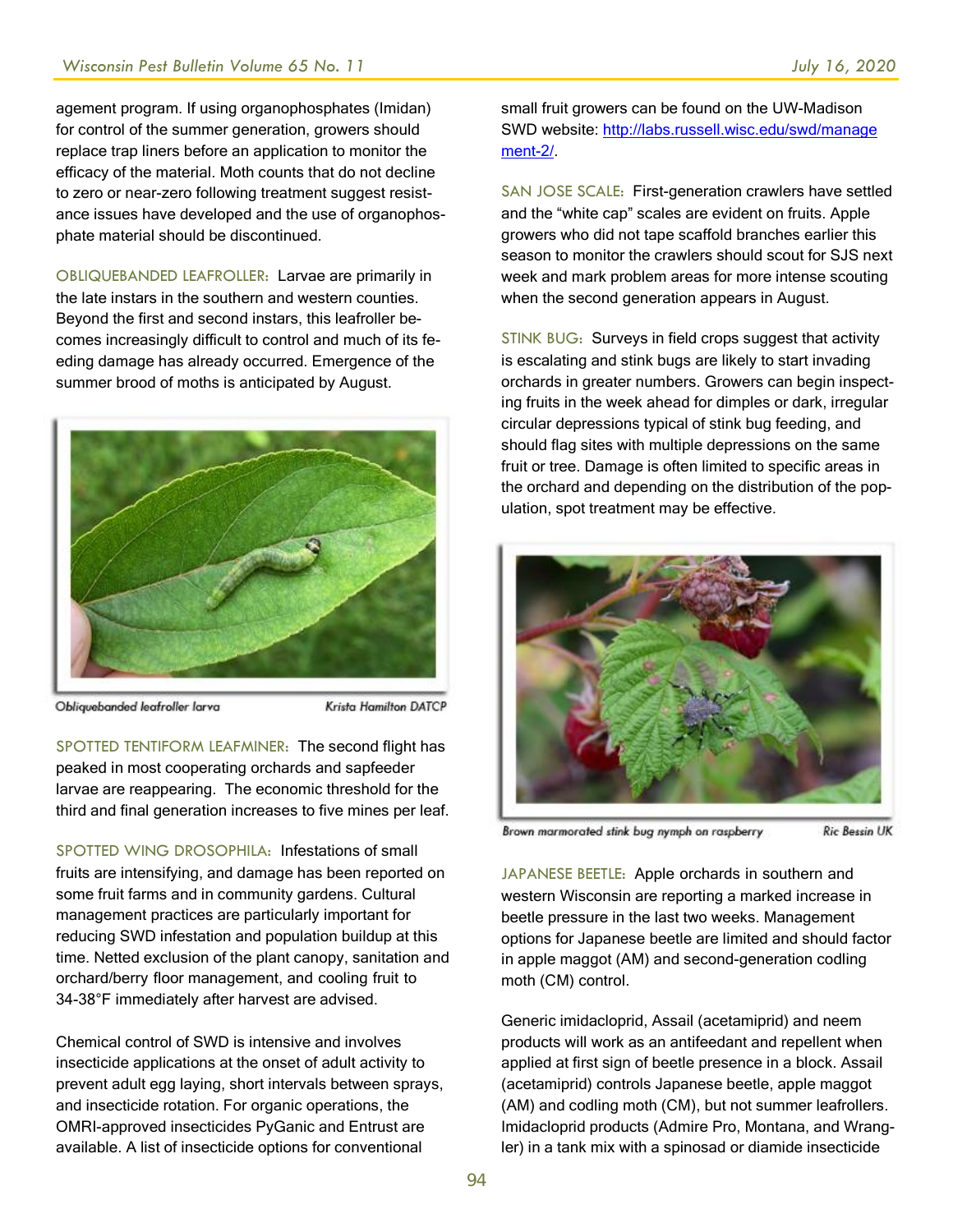are another option that can be applied for AM, CM and leafrollers, and should also offer Japanese beetle repellency. Organic and IPM growers have the option of using raw neem oil or neem products (azadirachtin). Neemix and Aza-direct are two formulated products (do not apply during the heat of the day). A Bacillus thuringensis product called BeetleGone is also available. However, this option is expensive and should be applied as a spot spray rather than a full orchard application.

## VEGETABLES

PURPLE CARROT-SEED MOTH: Reports of purple carrot seed moth (PSCM) larvae have increased the last two weeks, according to UW Entomologist PJ Liesch. Confirmed for the first time in Wisconsin in 2018, this nonnative European pest of carrots, dill, and related plants was initially found in Kewaunee County, with several additional cases documented in 2019 across the southeastern and east-central regions. New county-level detections in 2020 include Calumet, Jefferson and Ozaukee counties, bringing the total to 19 counties with verified reports. Feeding by the larvae on plants in the carrot family (coriander, dill and fennel) can make the umbels unusable for seed, cooking or for sale.

#### Purple Carrot Seed Moth Reports



SQUASH BUG: Economic counts of 1-2 egg clusters per plant were found on squash in Dane and La Crosse County vegetable gardens surveyed this week, along with adults and many nymphs. Handpicking the eggs and all squash bug stages from the undersides of leaves is suggested if only a few plants are infested, or dusting diatomaceous earth over plants may help reduce numbers. Levels that become intolerable can be spot treated with an organic insecticide or a pyrethroid, but insecticides are generally only effective against the small, newly-hatched nymphs, and thorough coverage is critical. The economic threshold for this pest is one egg cluster per plant when vines are flowering.



Squash bug eggs and nymphs

Krista Hamilton DATCP

COLORADO POTATO BEETLE: Second-generation larvae are appearing on potatoes in the southern and westcentral areas. Control of this pest may be warranted if defoliation exceeds 30% during tuber formation. Treatments applied after egg hatch and before the majority of the larval population reaches the destructive fourth-instar stage are most effective. Potato growers who opt to chemically control the larvae should follow CPB resistance management guidelines by avoiding consecutive use of the same insecticide product or of products with similar modes of action.

FOUR-LINED PLANT BUG: Minor damage to the foliage of vegetables, fruits, and ornamentals, has been observed during surveys this month. In most instances, four-lined plant bug feeding only affects the appearance of plants, though moderate to large populations can be destructive, especially to herbs. The aesthetic injury should be tolerated or ignored when possible. Contact residual insecticides are effective against plant bugs, but these broadspectrum products also kill non-target insects and natural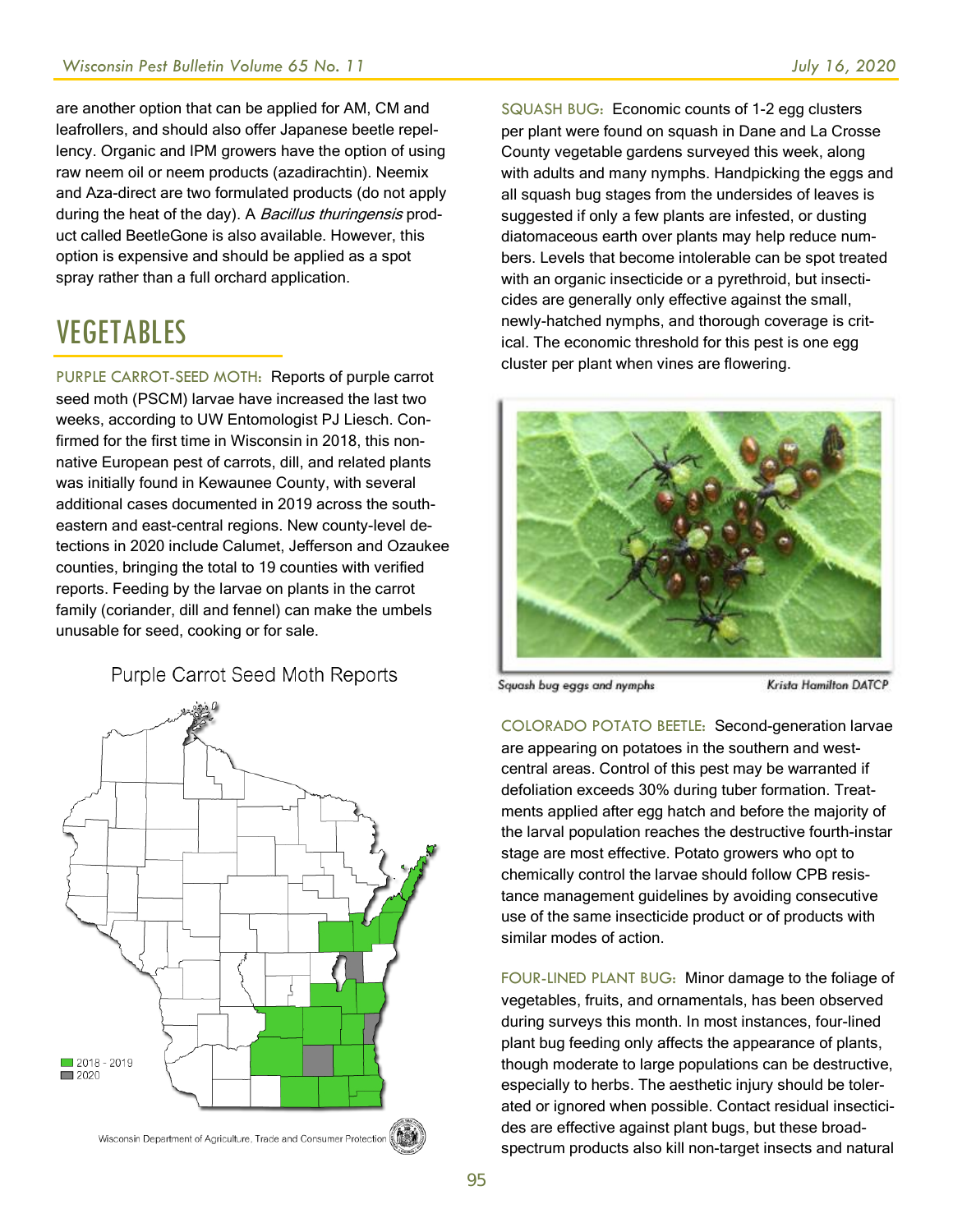enemies and the preharvest interval may not be acceptable for herbs or other edible plants.

STRIPED CUCUMBER BEETLE: Growers are advised to continue monitoring cucurbit plants for beetles and signs of bacterial wilt. Symptoms vary by host species, but typically the leaves turn dull green, followed by progressive wilting of the lateral leaves. As the pathogen moves through the main stem, it plugs the vascular tissue, eventually causes wilting and death of entire plants. A diagnostic technique referred to as the "string test" can be useful in confirming the disease. The test involves cutting a wilting stem, pushing the two cut ends together, and then slowly pulling the ends apart. If bacterial wilt is present, a string of bacterial ooze should appear between the cut ends.



Striped cucumber beetle

Krista Hamilton DATCP

#### NURSERY & FOREST

FLETCHER SCALE: Mobile crawlers, the life stage most susceptible to insecticidal control, are expected to begin emerging next week in southern and central Wisconsin. Infestations ranging from light to severe were recently noted on arborvitae at garden centers in Waukesha and Waushara counties. This scale pest of arborvitae, juniper and yew can cause yellowing, premature needle drop and branch dieback. For severe cases, horticultural oils or soaps, insect growth regulators, or conventional insecticides may be used as soon as the crawlers are noticed.

FALL WEBWORM: A localized population was observed on oak trees last week in eastern Oneida County. This native pest feeds in groups within distinctive webs or nests on a wide range of deciduous forest, shade, fruit, and ornamental trees. The larval feeding period extends from mid-summer until fall, and their nests are visible later in the season than those of other web or tent-making caterpillars in Wisconsin (e.g., eastern tent caterpillar). Fall webworm feeding rarely results in severe damage to the host and populations are typically regulated by parasites and predators.



Fall webworm larvae

Timothy Allen DATCP

In nursery settings, products containing Bt are effective against young caterpillars if the material penetrates the webbing. Manual removal or disruption of the webs is the preferred form of control as pruning of infested branches can cause unnecessary stress.



Fall webworm

Liz Meils DATCP

SOLITARY OAK LEAFMINER: Characteristic mines created by the larvae of this insect were observed this week on oaks in north-central Wisconsin. A tiny caterpillar feeding between the outer layers of oak leaves is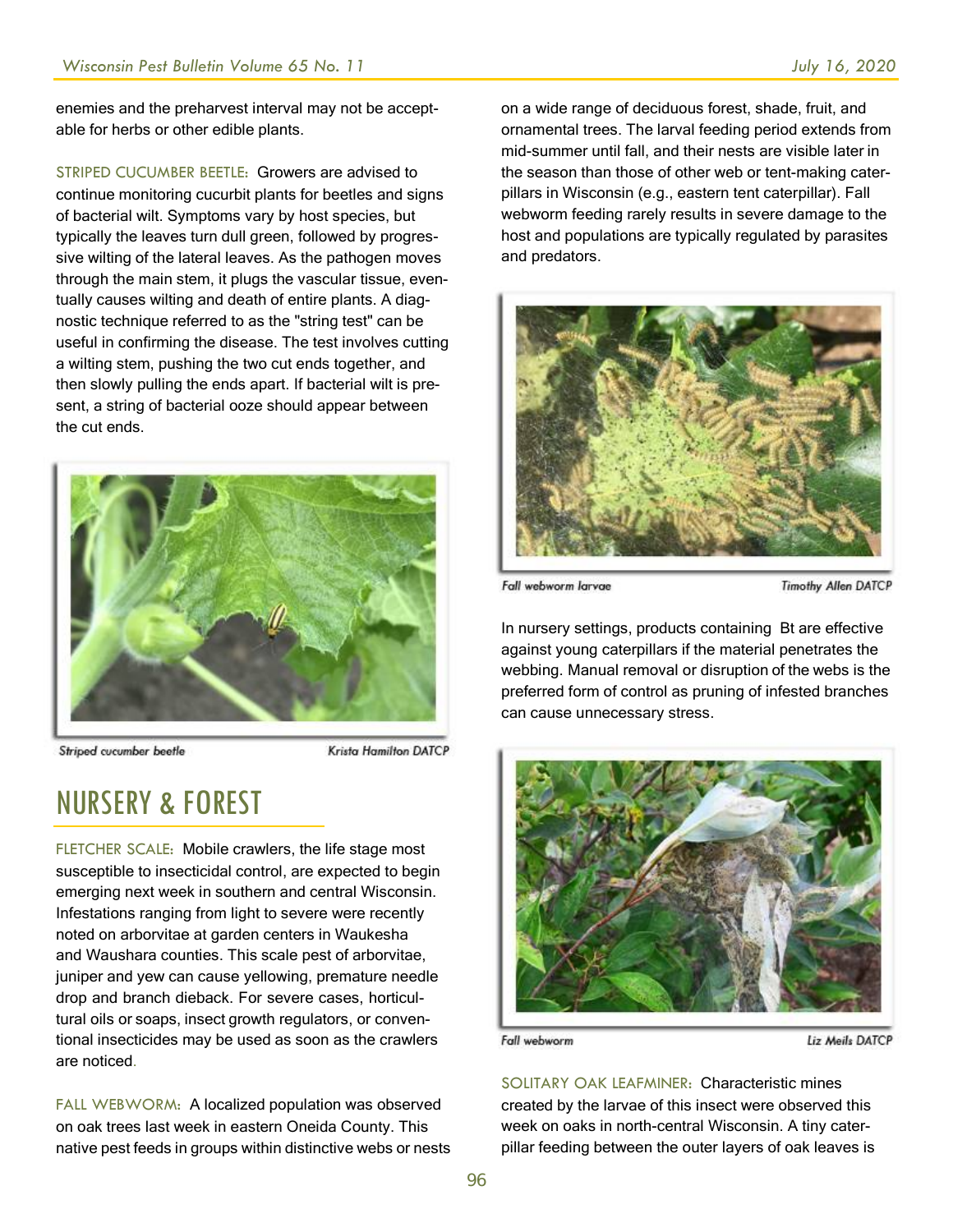responsible for the irregular, blotch-like windows or "mines." The adult that eventually emerges is a small silvery moth with bronze spots on the wings. Although heavy infestations may cause browning and premature leaf drop, the injury is largely cosmetic. Leaf disposal or destruction is suggested to reduce populations since the larvae overwinter in fallen leaves. Chemical treatment is not needed.



Solitary oak leafminer

**Timothy Allen DATCP** 

VIBURNUM CROWN BORER: Nursery inspectors determined that significant dieback on viburnum shrubs in northeastern Wisconsin was caused by viburnum crown borer. The larvae of this clearwing moth attack the base of viburnum shrubs, tunneling in the cambium just under the bark, from below the soil line to about 18 inches above ground. Initial symptoms include sparse foliage, wilting and early fall color. Younger shrubs, recent transplants, and plants under stress are more susceptible to infestation.



Viburnum crown borer

**Timothy Allen DATCP** 

Maintaining healthy viburnums with proper watering, mulching, and wound prevention reduces the risk of attack. A protective insecticide spray applied to the bark (18 inches above ground) can be considered for severe cases, though treatments must be made while adult moths are active in June. The moth flight period is best determined by using pheromone traps.

MAGNOLIA SCALE: Nymphs are maturing, and their white mealy wax is appearing on the branches of infested magnolias in southeastern Wisconsin. As the wax fades in August, the elliptical, shiny brown adult females will become noticeable. Nursery managers and residents are advised to inspect magnolias now to determine if treatment will be needed in late August or early September, and again 10-14 days later. Proper timing of the application is critical as only the young crawlers are easily controlled. If warranted, horticultural oils, systemic insecticides, or insect growth regulators labeled specifically for soft scales should target the crawler stage. Dormant oil applications will kill scale on trunks and branches if applied early in spring before leaves appear. Soaps can be effective against the immatures, but usually have no effect on the adults.



Magnolia scale

Liz Meils DATCP